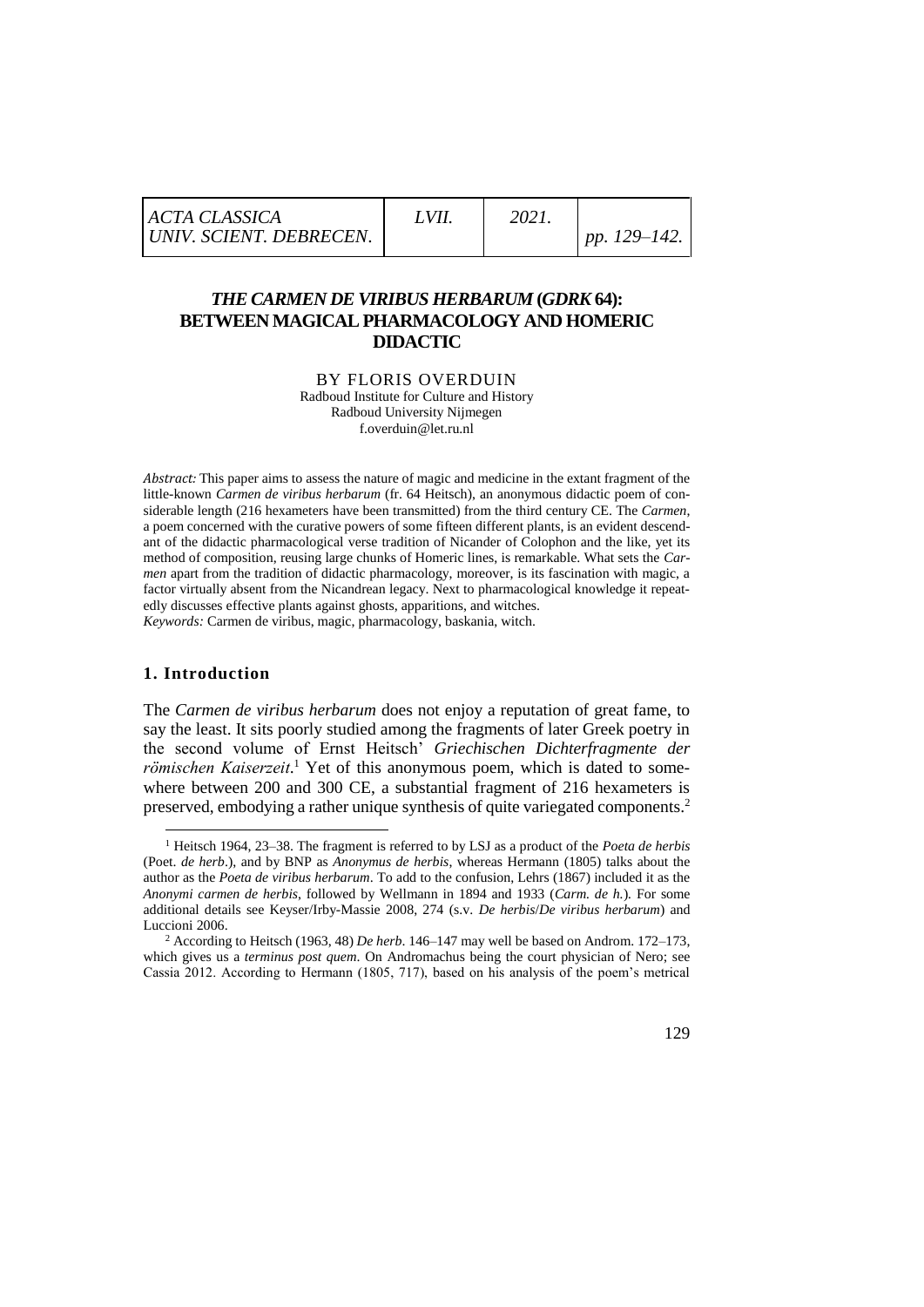First of all, it is a didactic epic poem, in the tradition of pharmacological hexameter poems of which the epics of Nicander constitute the earliest substantial specimens. As such it is also part of the wider Greek tradition of didactic epic, going back to Hesiod's *Works and Days*. It is, moreover, a valuable testimony of the development of Greek didactic epic in the Imperial period. Second, this poem consists for a significant part of Homeric phrases, to such an extent that occasionally it gives the impression of a ὁμηροκέντρων, a *cento* poem made up as a patchwork of set phrases from the *Iliad* and the *Odyssey*. <sup>3</sup> Although the reuse of Homeric language by a later hexameter poet may not seem so remarkable, the use and reuse of this material by the *Carmen*'s author is quite different from the practices of the Hellenistic poets, or of contemporary didactic epic poets. Third, and most importantly in the light of this volume, the *Carmen de viribus herbarum* repeatedly alludes to magic and ostensibly aims to provide aids against magical practices, or to fend off evil, a quality that is all but absent from earlier pharmacological or didactic poems. In this chapter, after briefly introducing the poem, its status as a didactic poem and as a Homeric *cento*, I will therefore focus on the magical dimension of its language, its instructions and its details.

### **2. The Carmen de viribus herbarum: a didactic poem?**

In the fragment as we have it the speaker, posing as a teacher, treats the medicinal properties of fifteen different roots or plants.<sup>4</sup> That we are dealing with a fragment is obvious from the first lines of the text as transmitted  $(1-6)$ :

Τοὺς δὲ πυρέσσοντας τὸ χαμαίμηλον θεραπεύει σὺν ῥοδίνῳ λεῖον τετριμμένον, ὠφέλιμον δέ τοῖς μετριάζουσιν τὸ φυτόν. φύεται δ' ἐπὶ θινῶν τὸ βραχὺ καὶ κάλλιστον, ὃ βαστάζουσιν ἰητροί ἀρχομένου θέρεος, μέγας Ἥλιος ἡνίχ' ὁδεύῃ 5 ἕβδομον ἱππεύσας τετράζυγον ἄντυγα πώλων.

-

qualities (viz. syllable length before the caesura), it must be *Manethone recensius*; Wellmann (1894, 2327) concludes it must predate Nonnus. See Effe (1977, 198–199) for a brief summary of relevant details. References to this poem otherwise appear to be absent from modern studies on magic, as e.g. Frankfurter 2019.

<sup>&</sup>lt;sup>3</sup> Used later as a technical term for the poetry of a.o. Eudocia, the word was originally found as the title of a *cento* epigram in *AP* 9, 381; see Usher 1998, 9–17.

<sup>4</sup> 1–6: chamaemelum; 7–23: rhamnus; 24–39: artemisia; 40–54: pentadactylus; 55–73: vervain; 74–91: dictamnus; 92–104: lelisphakos; 105–113: cyparissus; 114–127: centaury; 128–139: bouphthalmus; 140–172: peony; 173–178: polium; 179–91: moly; 192–211: sea-oak; 212–216: chrysanthemum. Identifications of these plants are proposed by Pérez-Santana 2014; for details of the more prominent plants see Hardy/Totelin 2016.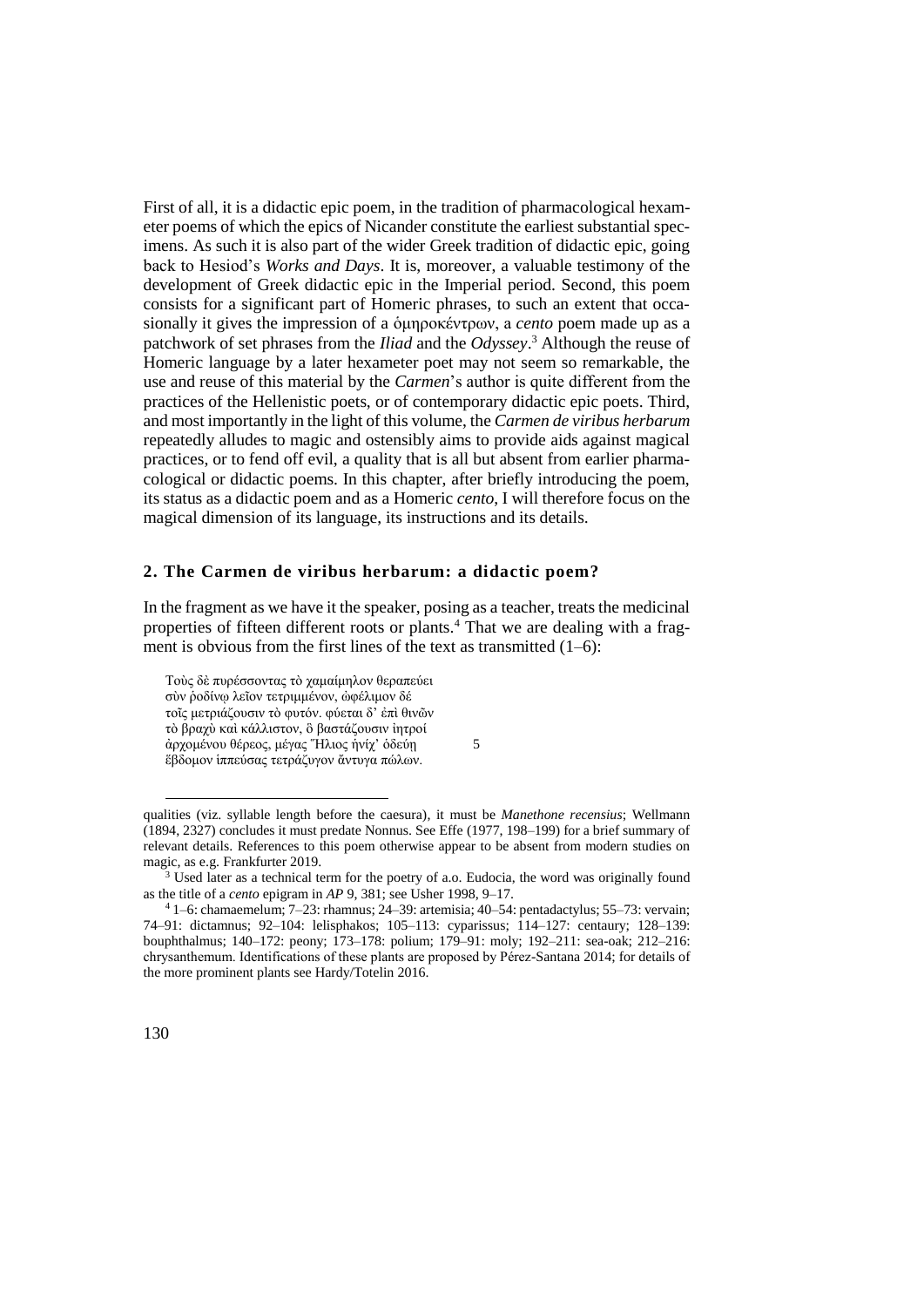Those suffering from fever chamomile heals, rubbed down smoothly with rose (oil?); this plant is also useful for those who do not feel too well. On sandy soil it grows, short and most beautifully, which healers pick at the beginning of summer, when the great Helius goes for the seventh time(?), having steered his four-yoked chariot of steeds.<sup>5</sup>

An absolute lack of any sign of opening, such as a proem, identification of the speaker, or a programmatic statement clearly shows this to be a fragment; the fragment's last lines, in addition, do not show any signs of closure either. Moreover, the particle δέ in the first line must have been preceded by Greek μέν, confirming this assessment.

That we are dealing with a didactic voice — and by extension to a didactic poem — becomes clear if the fragment is studied with regard to some of the basic parameters of the didactic genre.<sup>6</sup> Among these didactic markers are the emphatic positioning of the narrator as teacher, confirming his knowledgeability, $\frac{7}{1}$  emphatic and repeated addresses to a pupil in the vocative, $8$  the use of continuous directives in the second person singular,<sup>9</sup> with extension of the lessons from a pointed addressee to the use of a more general addressee,<sup>10</sup> *et cetera*, all of which parameters can be found, in varying degrees, in earlier (and later) didactic poetry.

In addition to such 'technical' didactic markers, the text also provides the addressee with numerous instructions that point at a practical sort of didactic text. The teacher's knowledgeability is therefore not only a pose, but it is corroborated by his inside know-how of when and where to obtain certain roots. Rather than providing us with a mere listing of plants, the poet gives additional instructions

-

<sup>&</sup>lt;sup>10</sup> Commonly qualified as a 'general you' or 'allgemeines Du'. Quite exceptional is the use of a 'general τις' as a third person alternative to the second person form, which occurs in 136–138: τῆς βοτάνης τὴν ῥίζαν, ὅταν ἀλγῇ τις ὀδόντα, | λαμβανέτω ... | ἀποπτυσάτω: 'when someone has a toothache, let him take the root of this plant' ... | 'let him spit it out').



<sup>5</sup> All translations are my own. The only integral translation otherwise available is the one in Latin by Lehrs from 1867, which is based, however, on a significantly different text. A few brief passages can be found in a French translation in Ducourthial 2003.

<sup>6</sup> A more detailed assessment of the didactic nature of the *Carmen de viribus herbarum* is the subject of another paper, in which the didactic parameters are studied more thoroughly; on this, see Overduin (forthcoming).

<sup>&</sup>lt;sup>7</sup> As in 114 (νῦν δ' ἥτοι ἐρ<έ>ω οὐδέ σε κεύσω: 'now I will tell you and I will not hide from you'), 124 (κέλομαι: 'I command'), 160 (σε φράζεσθαι ἄνωγα: 'I tell you to pay attention').

 $8$  As in 74 and 140 (κοῦρε: 'lad'), 129 (ἀγλαὲ κοῦρε: '[you,] bright lad'), 157 (κοῦρε δαίφρον: '[my] bright lad').

<sup>9</sup> As in 24 (αἶρε: 'pick [a herb]'; cf. 40, 91, 157), 34 (μῖξον: 'mix', cf. μίσγε in 198), 35 (σύγχριε: 'anoint'), 52 (λάμβανε: 'take [an ingredient]'; cf. 196), 105 (φράζεο: 'mind'), 140 (δίζεο: 'seek'), 204 (ἔχε: 'carry [a root]'), 214 (φόρει καὶ ἔχ': 'carry and hold on to [a plant]'), *et cetera*. Sometimes the poet alternatively uses cupitive optatives as indirect instructions, as in 44 (ἀλθήσαιο: 'may you heal'), 45 (ἐρητύσειας: 'may you check'), 90 (ἀκέσαιο: 'may you cure'), 190 (ἐξακέσαιο: 'may you cure completely').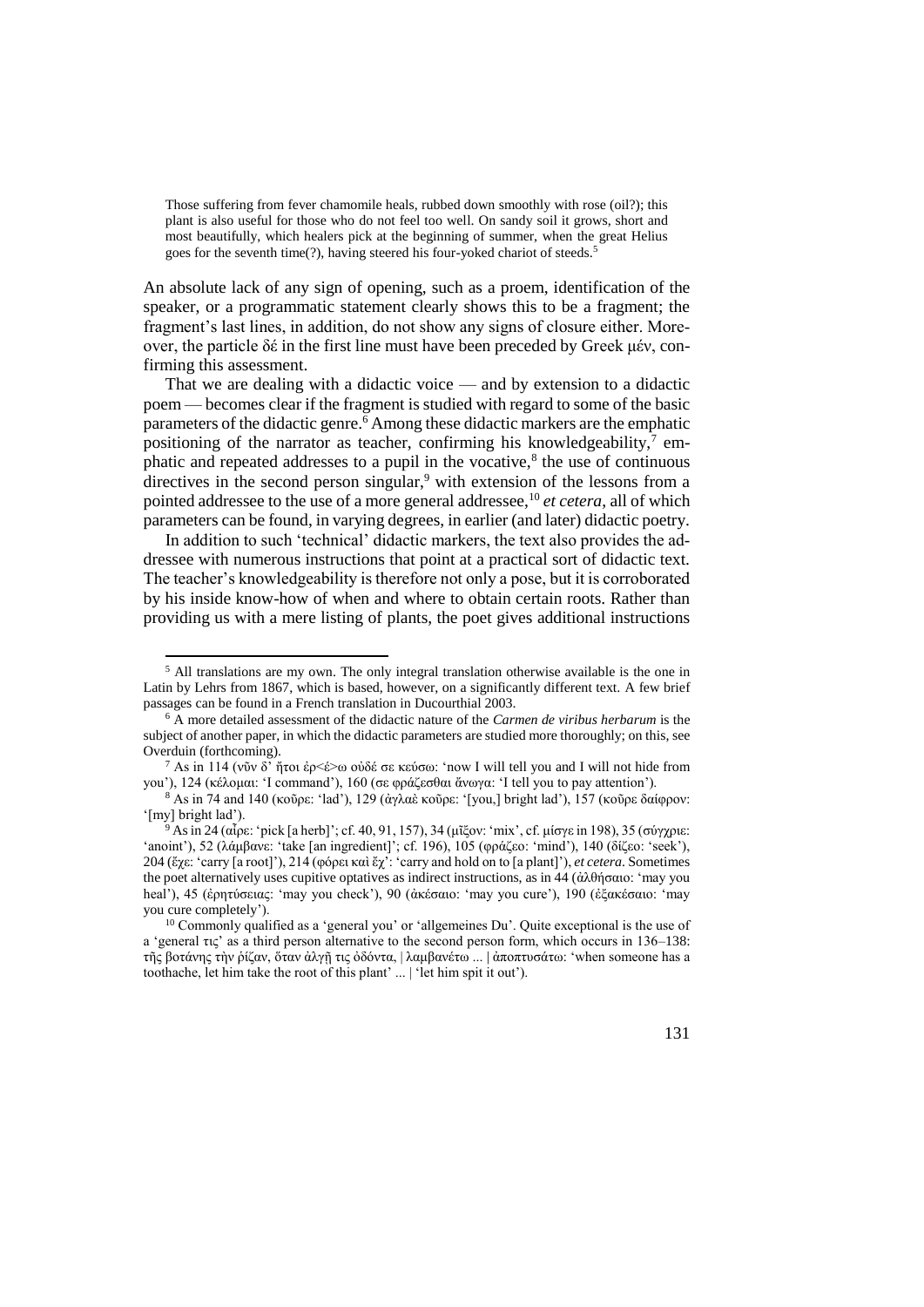for rootcutters (commonly known as *rhizotomoi* – though not in the *Carmen*) as to the precise appearance of these plants, their medicinal powers and several conditions for finding them. This becomes clear repeatedly, as in *De herb*. 2–4, cited above, but also in 9–11 (cited below) and 24–25 (Ἀρτέμιδος βοτάνην δὲ συνώνυμον αἶρ' ἐπιφώσκειν | Ἠελίου μέλλοντος ἐπὶ χθόνα φέγγος ἐρυθρόν, 'when Helius is rising to shine forth its red glow over the land, pick the plant with the same name as Artemis'), 91 (εἴαρι δ' αἶρε πόην καὶ καύματι καὶ φθινοπώρῳ, 'take this root in spring, summer and autumn'), or 140–143 (Πασάων βοτανῶν βασιληίδα δίζεο, κοῦρε | Σειρίου ἀντέλλοντος, ὅτε σκυλακόδρομος ὥρη | νυκτιφαής τ' ἄστροισι θεὰ πλήθουσα Σελήνη | δέρκηται †τότε δ' ἠελίῳ μέλλουσα συνάπτειν† ('son, search for the queen of all plants when Sirius is rising, at the time of the dog-days, when the goddess Selene, waxing, shining by night among the stars, looks down; then, when she is about to touch the sun').

In addition to the poet's emphatic stance as a teacher, and to his practical instructions, it is relevant to point out that we are dealing with a technical, teachable subject matter, a subject matter that is, moreover, not an uncommon one within the tradition of didactic dactylic poetry. Starting with Numenius in the third century BCE (whose hexameter fragments are collected in *SH* 589–595), the teaching of the curative powers of plants is followed by Nicander's *Theriaca* and *Alexipharmaca*, and remains current in the pieces we have of Eudemus (*Theriaca*, *SH* 412A, in distichs) and Marcellus (*De piscibus*, *GDRK* 63, in hexameters), both of whom show signs of influence by their Hellenistic source. Moreover, practising an evidently literary variety of medical poetry is also found in the elegiac pharmacological riddle poems of Aglaias of Byzantium ('Against cataracts', *SH* 18) and Philo of Tarsus ('Against colic', *SH* 690).<sup>11</sup> As such, the *Carmen* fits the pattern of the development of this particular branch or subgenre of didactic poetry from the Hellenistic era on, well into the Imperial age. This also means that, compared to the contemporary didactic epic works of Dionysius of Alexandria (whose geographic *Oecumenes Periegesis* is from the time of Hadrian) and the Oppians (whose *Halieutica* and *Cynegetica* are from the second and third century), the *Carmen de viribus* provides us with a very different type of didactic epic, the existence of which is generally overlooked.<sup>12</sup>

<sup>1</sup> <sup>11</sup> For Marcellus, Philo, Aglaias and Andromachus, see Overduin 2018a, 2018b and 2019.

<sup>&</sup>lt;sup>12</sup> Minimal treatment within the context of *Lehrgedichte* is offered, however, by Effe (1977, 194–204).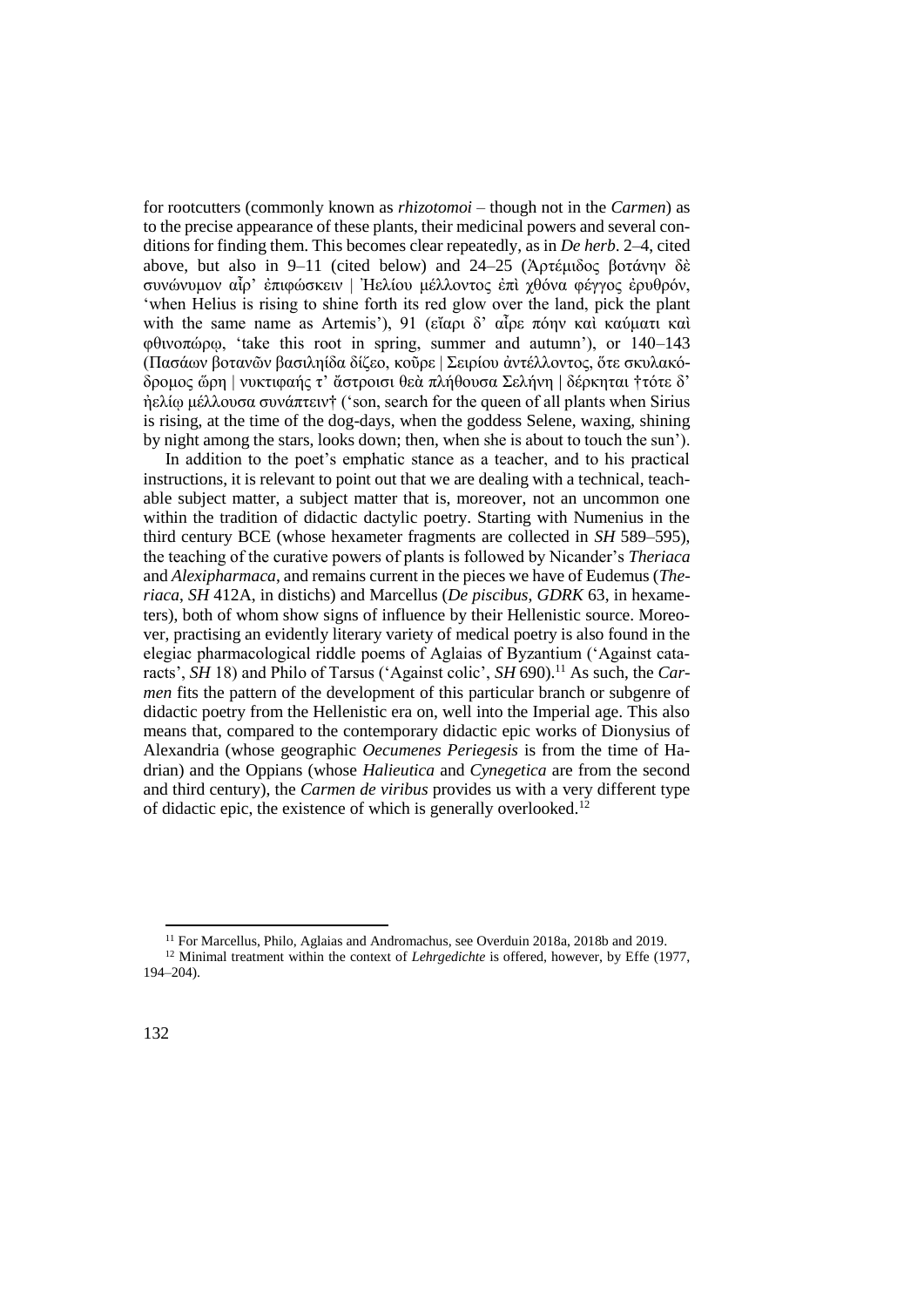#### **3. The Carmen de viribus herbarum: a homeric poem?**

The 'use of Homer' by later Greek poets takes many shapes and forms, from the viewpoint of the use of mythology, the poetic program, the use of metre, methods of composition, literary qualities *et cetera*. A prominent feature of the Homeric legacy is the poet's diction, rooted in a long oral development, and littered with epithets, patronymics, compounds, and dialectal forms. That this language had a profound impact on later Greek poetry is an understatement. When assessing the status of Homer's influence on Greek literature, however, it is noticeable that this linguistic prominence often plays a part on the level of single words, or perhaps combinations. Larger units, such as hemistichs, or even entire lines are hardly found in the poetry of the Alexandrians, whose deep philological concern with Homer did not lead to a too overt imitation of his style.<sup>13</sup>

It is therefore striking that the anonymous poet of the *Carmen de viribus* makes use of the Homeric material to such a large extent. Rather than giving his text a Homeric tinge or an oblique epic touch, he uses the Homeric source material as building blocks for his own poetry, an approach strongly reminiscent of the tradition of formulaic composition. Of course, this use of formulas has little — if anything — to do with oral composition, nor do I think these repetitions are there for mnemonic purposes. It should rather be considered a means of engaging with epic style, while still staying close to the subject matter of magic and pharmacology. A few brief examples should give an indication of two of his main techniques.<sup>14</sup>

On the one hand we find reuse of Homeric material, either literally, or with slight adaptations. These may be shorter (e.g. κρατερῆφι βίηφι in *De herb*. 16; ὥρῃ ἐν εἰαρινῇ in *De herb*. in 126; διάκτορος Ἀργειφόντης in *De herb*. 186), or longer (καὶ τότε σοι συνέριθος ἅμ' ἕψεται in *De herb*. 200, ἀθάνατοί τε θεοὶ θνητοί τε Γίγαντες in *De herb*. 17, the two final words replacing Homer's τ' ἄνθρωποι from *Od*. XXIV 64).<sup>15</sup> On the other hand the poet repeatedly uses formulaic lines not found in earlier epic, which may be either original creations, or

-

<sup>13</sup> In fact, many poets were preoccupied with *not* being just like Homer, or at any rate not using standard Homeric phrasing, being more keen on exceptions and Homeric rarities; on this, cf. Giangrande 1970. Even Apollonius Rhodius, whose *Argonautica* could be considered a direct heir to the heroic epic tradition of Homer, generally refrains from a too obvious use of formulaic patterns; on this, cf. Fantuzzi 2011, 228–241. Within the tradition of pharmacological poetry in particular, repetition of Homeric phrases is virtually absent.

<sup>&</sup>lt;sup>14</sup> A more elaborate discussion of the various techniques the poet employs, which includes hybrid combinations or combined adaptations, is to be found in Overduin (forthcoming).

<sup>15</sup> Effe (1977, 198) stresses the conventionality of the *Carmen*'s epic language, yet within the didactic tradition, the frequency of longer Homeric combinations is remarkable rather than ordinary.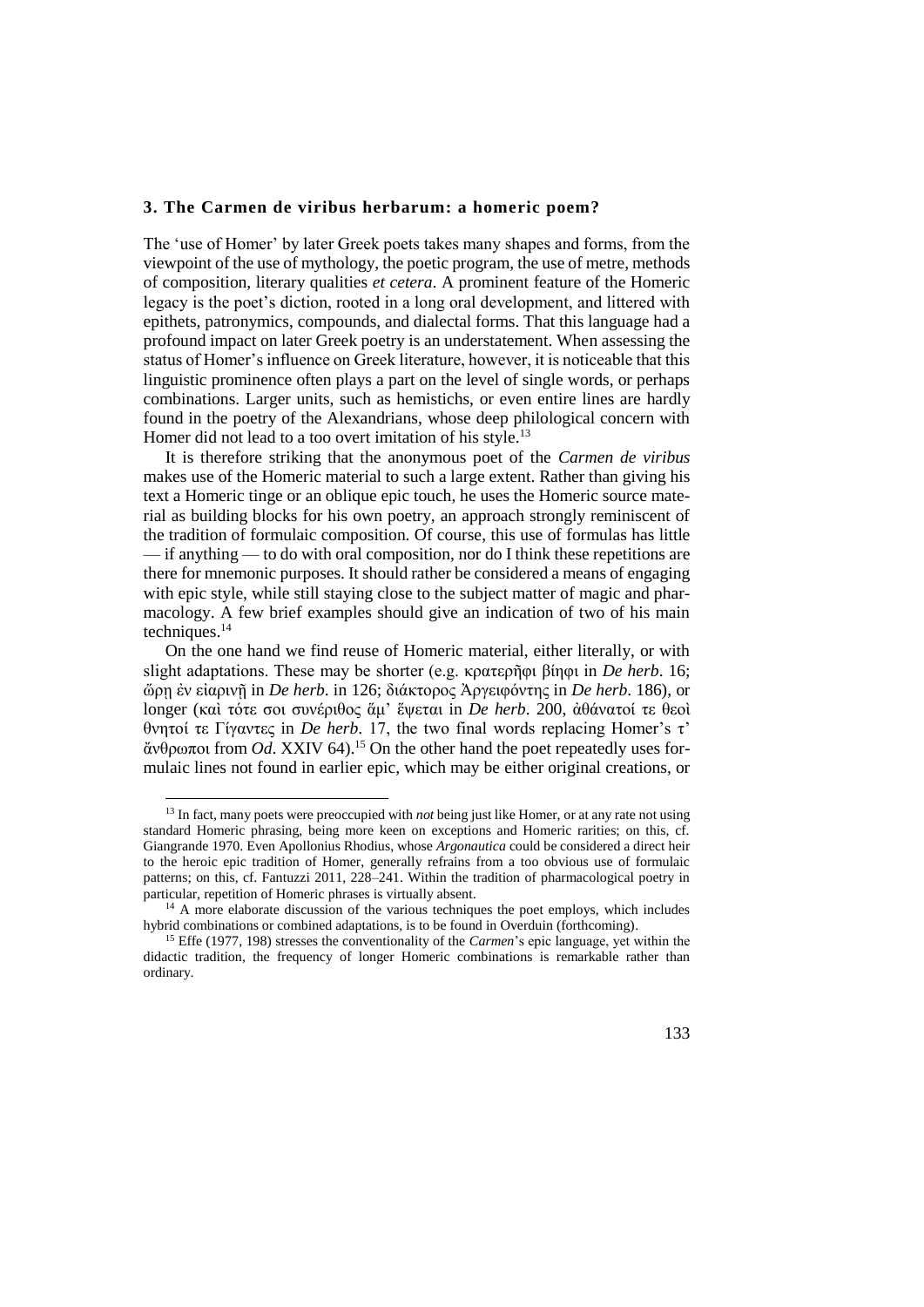borrowings from sources lost. Although the line πρὶν μέγαν Ἠέλιον τὸν ἀτέρμονα κύκλον ὁδεύειν (158) is not known from other sources, it does have a clear epic quality to it. When it is repeated in 213 we get a sense of epic imitation, even if the poet himself is both epicist and imitator. These imitations may contain slight variations, as is the case in the following pair (*De herb*. 12–13), which is repeated twice: κρημναμένη δύναται γὰρ ἀποστρέψαι κακότητας | φαρμακίδων τε κακῶν καὶ βάσκανα φῦλ' ἀνθρώπων. In 165 φοβερῶν is substituted for κακῶν, and in 216 we have ἀλόχων instead, while the rest of these two lines are perfect copies, formulas to be copied and pasted within the poet's technical approach, an otherwise rare phenomenon in post-classical hexameter poetry. Although this is not the place to go into details about the poet's various techniques, it should be clear that the *Carmen de viribus*is quite an exceptional specimen of neo-Homeric didactic, combining formulaic composition with the didactic pharmacological tradition.

There is, moreover, another connection between Homer and the *Carmen* that is worth pointing out. It concerns the use of Homeric lines, or particular combinations of lines, for the purpose of magic.<sup>16</sup> This practice is yet quite different: the poet of the *Carmen* does not use Homeric material as such for magical invocation, as it is still the herbs that are claimed to contain power. Moreover, the Homeric lines make perfect sense in their new context, which is more or less a tenet of composing *cento* poetry. The use of Homer for magical purposes is reminiscent of the bibliomantic practice known as the *Sortes Homericae* in which Iliadic lines were used for divination. In both cases the use of Homer per se is thought to have magical powers, which is still quite different from what we find in the *Carmen*. Yet the technique of combining selected lines from Homer is striking, as it does not belong to the didactic or pharmacological tradition. Perhaps we can see some 'cross-fertilization' here within the triangle of (Homeric/didactic) epic, magic, and pharmacology that characterizes the hybrid *Carmen*.

### **4. Magic in the Carmen de viribus herbarum**

After this elementary assessment of the nature of the *Carmen*, my focus will shift to the prominence of magic in this poem, a phenomenon that is, as stated before, very rare in Greek didactic poetry.<sup>17</sup> I would like to focus here on some passages

<sup>16</sup> For such a so-called *Homeromanteion* see e.g. Maltomini 1995 and Collins 2008, 104–131.

<sup>&</sup>lt;sup>17</sup> The main exception being the pseudo-Orphic *Lithica*, a didactic hexameter poem on the curative and magical powers of stones, probably composed around 100–150 CE. See Keyser/Irby-Massie 2008, 598. Although the didactic epic of Hesiod and Nicander shows some minor elements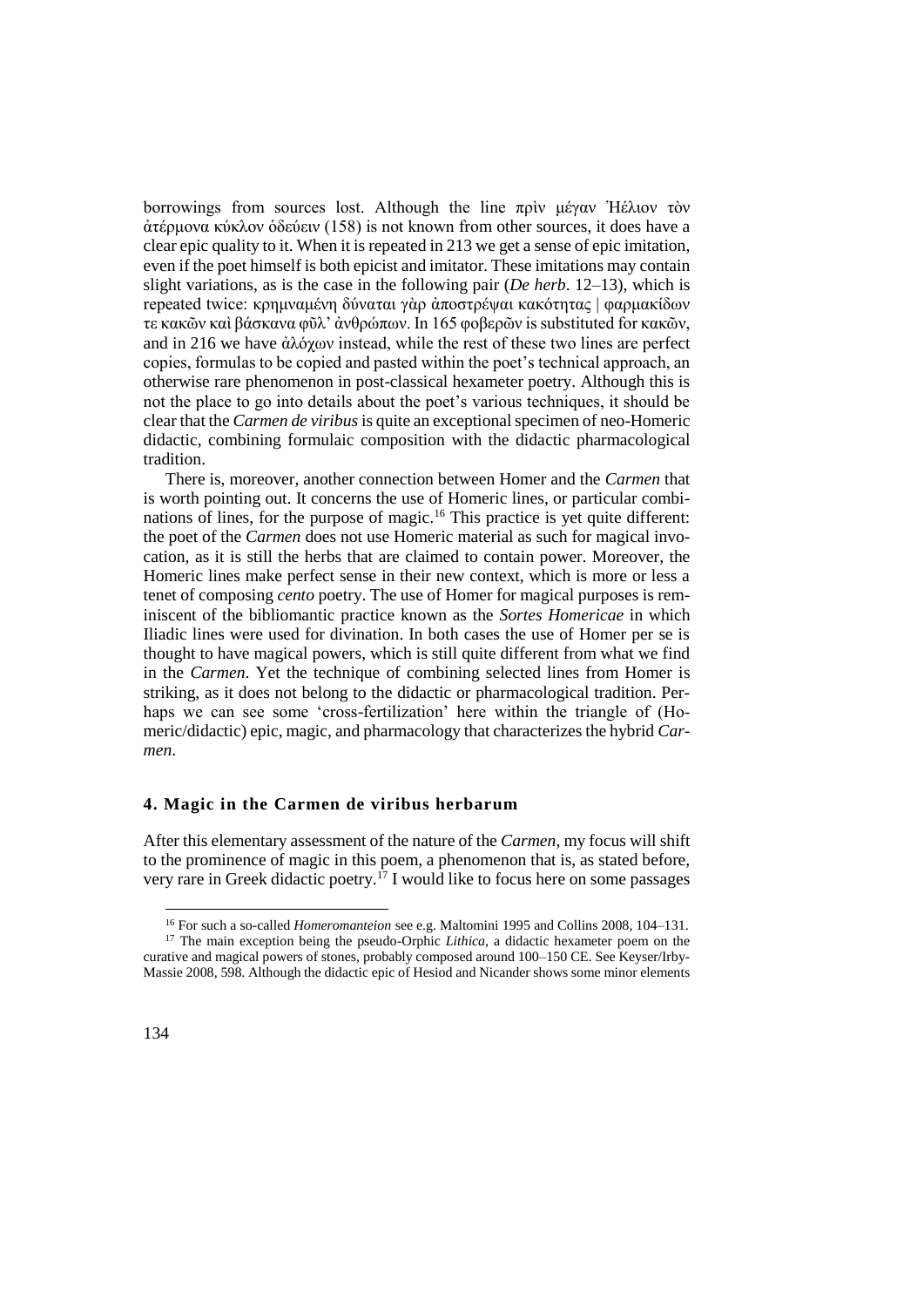concerned with the combination of botany, pharmacology, and *baskania*, which is the term most commonly used for magic in the *Carmen de viribus*, although by no means the only one.<sup>18</sup> In addition to βάσκανος (sorcerer), we find ἐπιπομπή (magic charm), φαρμακίς (witch), and the tantalizing φάσματα δεινά (ghosts?). The terms δαίμων and ἐφιάλτειον, although generally not limited to a context of magic, are considered to be powers (demons, nightmares) that too need to be warded off within the context of the *Carmen de viribus herbarum*.

A first passage that points to the use of magic is *De herb*. 7–13, which praises the virtues of *rhamnus*:

Ῥάμνος ἔχει πανάκει[α<ν>](http://stephanus.tlg.uci.edu/help/BetaManual/online/SB2.html) ἐν οἴκοισιν παναρίστην φυομένη φραγμοῖσιν ἀκανθῆεν πετάλειον. ὤρου δ' ἐστὶ φυτόν. τὸ δὲ σύμφορόν ἐστι βροτοῖσιν βαστάζειν τότε ῥάμνον, ὅταν φθίνουσα Σελήνη 10 δέρκηται πάντεσσι βροτοῖς κατὰ μακρὸν Ὄλυμπον. κρημναμένη δύναται γὰρ ἀποστρέψαι κακότητας φαρμακίδων τε κακῶν καὶ βάσκανα φῦλ' ἀνθρώπων.

1

*Rhamnus contains the very best panacea at home(?), growing a thorny petal among its shrubs. It is a night (?) plant. It is advantageous for men to carry this root when the waning Selene looks down on all men from Olympus. Hanging it can ward off the evils of both evil witches and the malicious tribes of men.*

Although the poem is partly concerned with more elaborate preparations of plants, repeatedly the addressee is merely told that a certain plant only needs to be 'hung' (κρημναμένη, 12, 164, 215) to be effective. This could refer to some sort of necklace,<sup>19</sup> but as elsewhere in the poem the addressee is told more specifically that he needs to carry a certain plant on his body, it is also possible that κρημναμένη refers to hanging the plant on a doorpost or window.<sup>20</sup> 'Hanging' the *rhamnus* plant is described here in particular, but it turns out *peony* (140– 172) and *chrysanthemum* (212–216) have the same powerful effect. This use is

<sup>20</sup> Dioscorides Pedanius describes such use of *rhamnus* against τὰς τῶν φαρμάκων κακουργίας in *Mat. med.* I 90, although his instructions regard 'attaching' rather than 'hanging' (θύραις ἢ θυρίσι προστεθέντας). Σ Nic. *Ther*. 861, however, mentions the use of rhamnus against ghosts ὅθεν καὶ πρὸ τῶν θυρῶν ἐν τοῖς ἐναγίσμασι κρεμῶσιν αὐτήν ('which is why they also hang it outside their doors among the offerings to the dead'). Perhaps this explains Hermann's emendation from σῶμα to δῶμα in 206, accepted by Lehrs (*quae etiam aedes custodit*, 1867, 178), though not by Heitsch.



of superstition, this is still very remote from actually addressing matters of magic in its own terms; see Jacques 2002, lviii–lx.

<sup>&</sup>lt;sup>18</sup> The presence of magic in this fragment was signalled by Wellmann (1933) and Heitsch (1963, 48), but not treated in any detail.

<sup>&</sup>lt;sup>19</sup> The idea of hanging a protective plant around one's neck is also suggested by Σ ad 215 (ἐκ τοῦ τραχήλου ἀποκρημνῷς); Heitsch 1964, 37.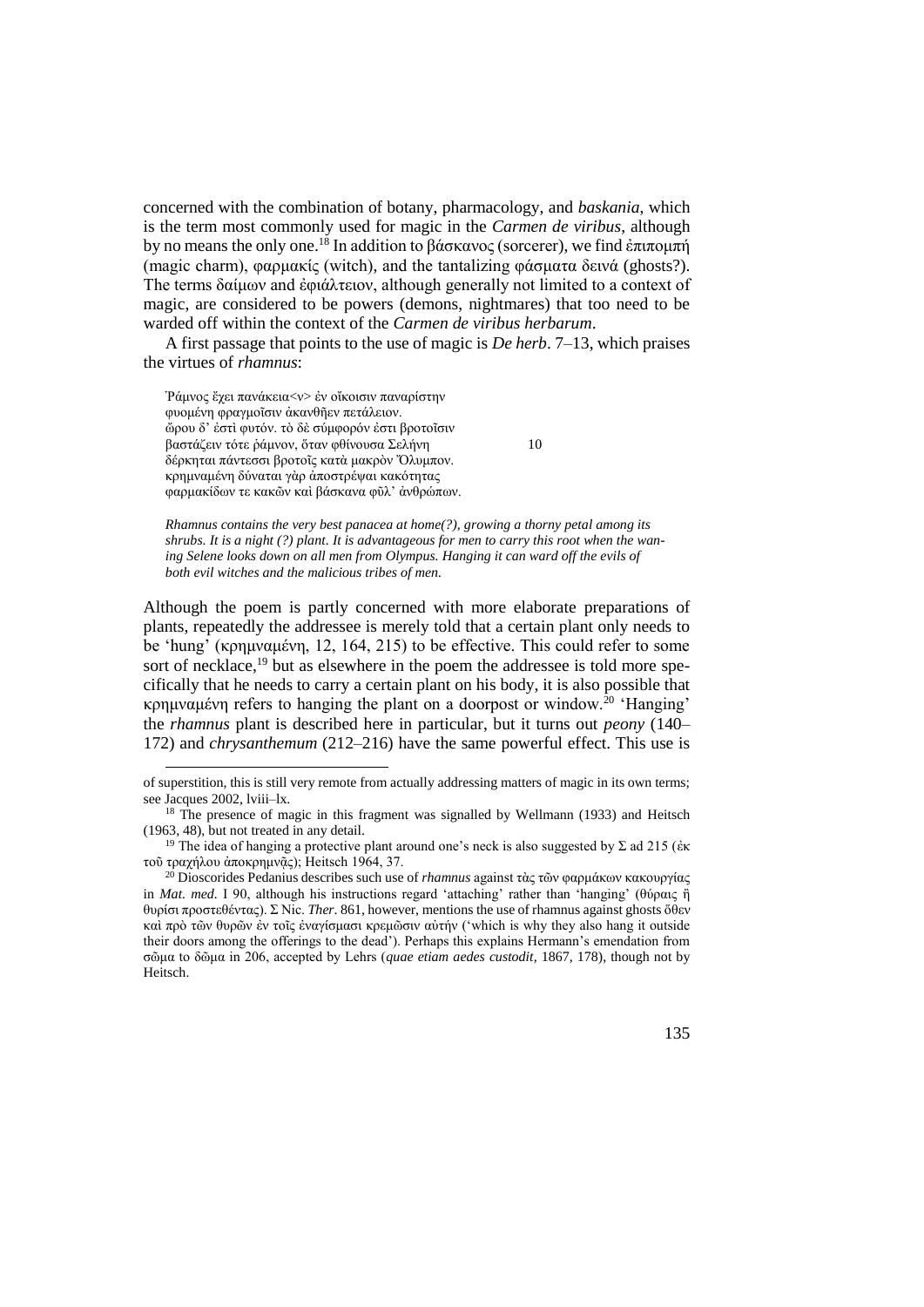therefore different from other situations, as elsewhere the pupil is told that he should hold a certain plant in his hands (30–31: ὅς κ' ἐνὶ χερσίν | τὴν μονόκλωνον ἔχῃ, 'he who holds the single stalk [of Artemisia] in his hands ... ') or — more frequently — to carry the plant on his body (204: ὑπὸ γαστρὶ φορηθέν, 'carried under you belly'; 214: καὶ περὶ σῶμα φόρει καὶ ἔχ' ἔντοσθ' εἵματος αἴρων, 'wear it around your body and hold it down by putting it inside you clothes'; 63: ἁμματίσας περὶ σῶμα/80: περὶ σῶμα προσάψας, 'having tied [this plant] to your body'; see also 44 and 173, 182 and 191).

The effectivity of *rhamnus* against evil-doers is, moreover, divided in two particular categories: witches (φαρμακίδες) and the sorcerous tribes of men (βάσκανα φῦλα). The masculine form of sorcerer (φαρμακεύς) is not used in this context, which may point at a gender-oriented association of witchcraft with women, a view that is confirmed by examples from the literary tradition, such as Homer's Circe, Medea (as depicted by a.o. Euripides and Apollonius), the exorcizing women in Sophron's mimes, or Simaetha, who casts a spell to bind her lover in Theocritus' second *Idyll*.

The second category, the βάσκανα φῦλα (sorcerous 'tribes', οr 'race') is associated, evidently, not with individual sorcerers, but with entire groups. Within the context of Greek poetry, what comes to mind here are for instance the Telchines, a race of sorcerers known from literary sources, that lived on Rhodes, and were said to be spiteful wizards who possessed the evil eye. The *locus classicus* is Callimachus' prologue to the *Aetia* (fr. 1 Pf./Harder), where an oblique suggestion is made with regard to their negative presence, although their name is used metonymically, and their possession of the evil eye is not actually mentioned. Ovid's allusion is more to the point (*Met*. VII 365–366: *Telchinas* | *quorum oculos ipso vitiantes omnia visu* ... 'Telchines, whose eyes, lighting all things by their very glance'), and their status as evil sorcerers is corroborated by other passages (cf. A.R. IV 1679, Plut., *Quaest*. *Conv*. V 7). There are, to be sure, various sources who discuss other tribes, besides the Telchines, as possessing the evil eye, such as the Thibii from Pontus (Phylarchus *ad* Plut.), the Bitii in Scythia, the Triballii, the Illyrians, and various African tribes (Plin., *Nat.* VII 16; his use of *familias* there seems equivalent to the Greek φῦλα, as used in the *Carmen*). The relative ubiquity of βασκανία need therefore not be connected to the Telchines directly. The Hellenistic poet Euphorion tells the story of Eutelidas, a young man who cast the evil eye upon himself, when looking in the mirroring water of a stream (αύτὸν βάσκαινεν ἰδὼν ὀλοφώιος ἀνὴρ | δίνῃ ἐνὶ ποταμοῦ, fr. 189 Lightfoot = *CA* fr. 175, Plut., *Mor*. 682B–C). Here too there is no reference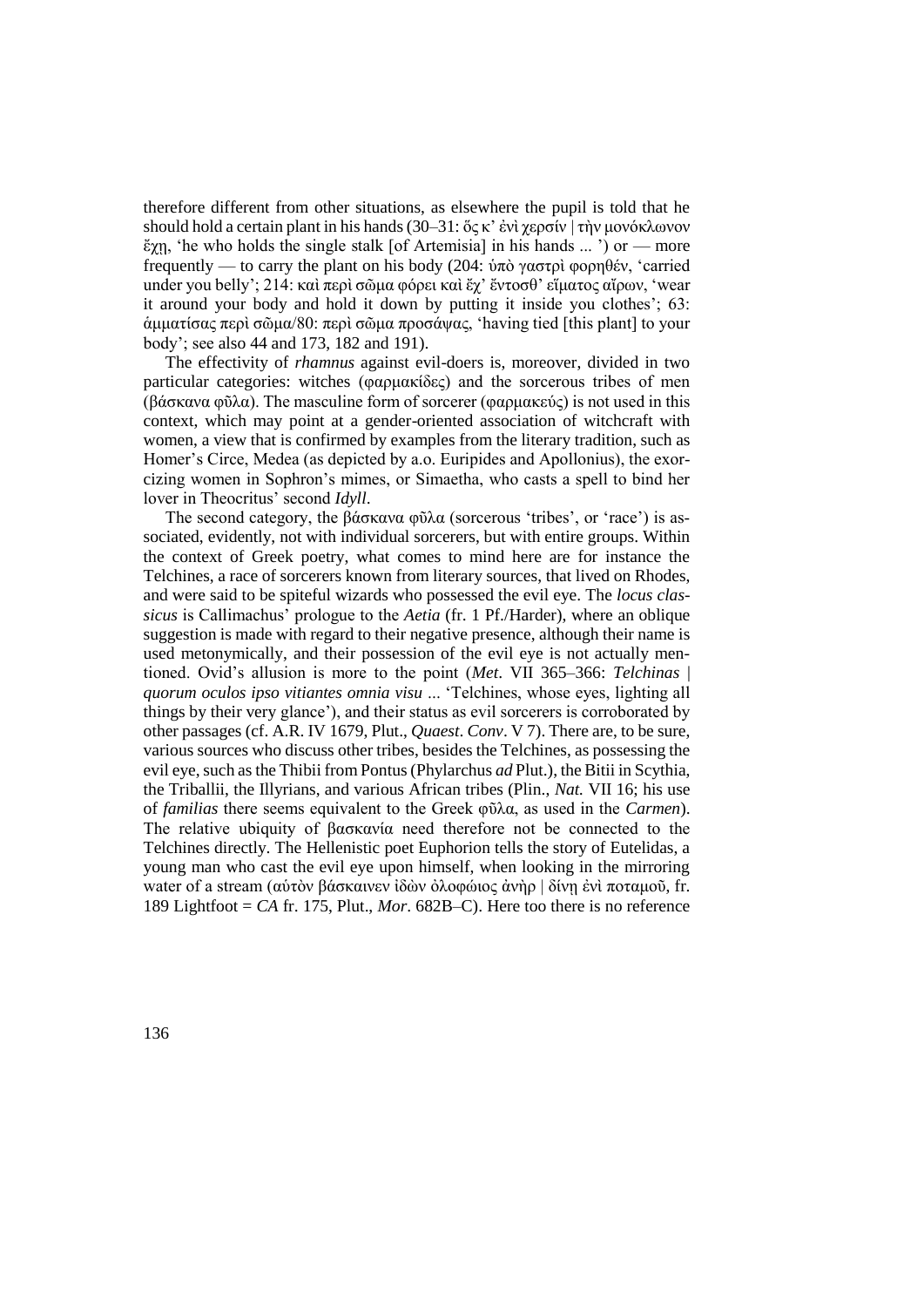to the Telchines, yet it is clear that βασκανία is closely related to the act of looking or casting glances, with dreadful result.<sup>21</sup> This close connection between looking and βασκανία is corroborated by the Greek proverb (perhaps originating from New Comedy, cf. *CAF* 160) δυσμενὴς καὶ βάσκανος ὁ τῶν γειτόνων ὀφθαλμός ('ill-natured and envious is the eye of your neighbour', mentioned as a παροιμία in Alciphr. I 17; cf. *CPG* 4, 31). There βάσκανος may only be a sublimated adjective, merely expressing jealousy, yet its connection to the eye is evident. In most cases, the term βασκανία and cognate forms (occurring no less than eight times in the fragment's 216 lines) thus appear to be used to point at the evil eye in particular, rather than the use of general witchcraft.<sup>22</sup>

After these lines (*De herb*. 7–13) on the apotropaic powers of the *rhamnus* root, the poet continues with an aetiological background story, typical within the tradition of digressions or panels in didactic epic, in which he tells us that Pallas Athena was the first to use it after the war between the Titans and the Olympians.<sup>23</sup> In her role as the goddess Nemesis she then cleansed the temples and statues using *rhamnus*. The passage ends with lines 21–23:

θρέμματά τε νέποδάς τε καλὸν φυτόν ἐστι φορῆναι πρός τε πόνον κεφαλῆς καὶ δαίμονας ἠδ' ἐπιπομπάς· πάντα γὰρ ἰήσαιτο βροτοφθόρα φάρμακα λυγρά

*It is good for creatures and children(?) to carry this plant against headache and demons and charms: for may it heal all baneful man-destroying poisons.*

The herb *rhamnus* is now said not only to stave off witches and evil sorcerers, but also headaches, demons, and charms: a somewhat incongruous juxtaposition, which seems to show that little (if any) distinction was made between actual bodily illness, such as headache, and magically induced conditions. The noun ἐπιπομπή (also used in 166 and 176) clearly comes from the world of magic and folklore, not being attested anywhere in poetry, apart from magical papyri (*PGM*  IV 2159 and 2726) and an anonymous hymn — unsurprisingly — to Hecate.<sup>24</sup> Within the *Carmen de viribus herbarum*, however, it plays a prominent role, occurring three times. Δαίμονες, moreover, here sided by ἐπιπομπάς, make their appearance six times in the *Carmen*. What precisely is meant is not easy to assess,



<sup>21</sup> For ancient testimonia of *baskania* one can also compare Theocritus (*Id*. V 12–13, *Id*. VI 39) and Vergil (*Ecl*. III 103). According to Pliny (*Nat.* VII 18) women who were able to cast the evil eye had two pupils per eye, a belief that is echoed in Ovid (*Am*. I 8); see Tupet 1976, 390–394.

<sup>22</sup> Although *baskania* is primarily concerned with the glancing eye, according to Plutarch (*Quaest*. *Conv*. V 7, 1 = 680DE) it could extend to speech and breath as well (καὶ γὰρ τὸ βλέμμα καὶ τὴν ἀναπνοὴν καὶ τὴν διάλεκτον αὐτῶν παραδεχομένους τήκεσθαι καὶ νοσεῖν).

<sup>23</sup> For the typical use of such panels, see e.g. Toohey 1996, 2–5 *et alib*.

<sup>24</sup> Heitsch 1961, 197 (*GDRK* 59, 13, 11).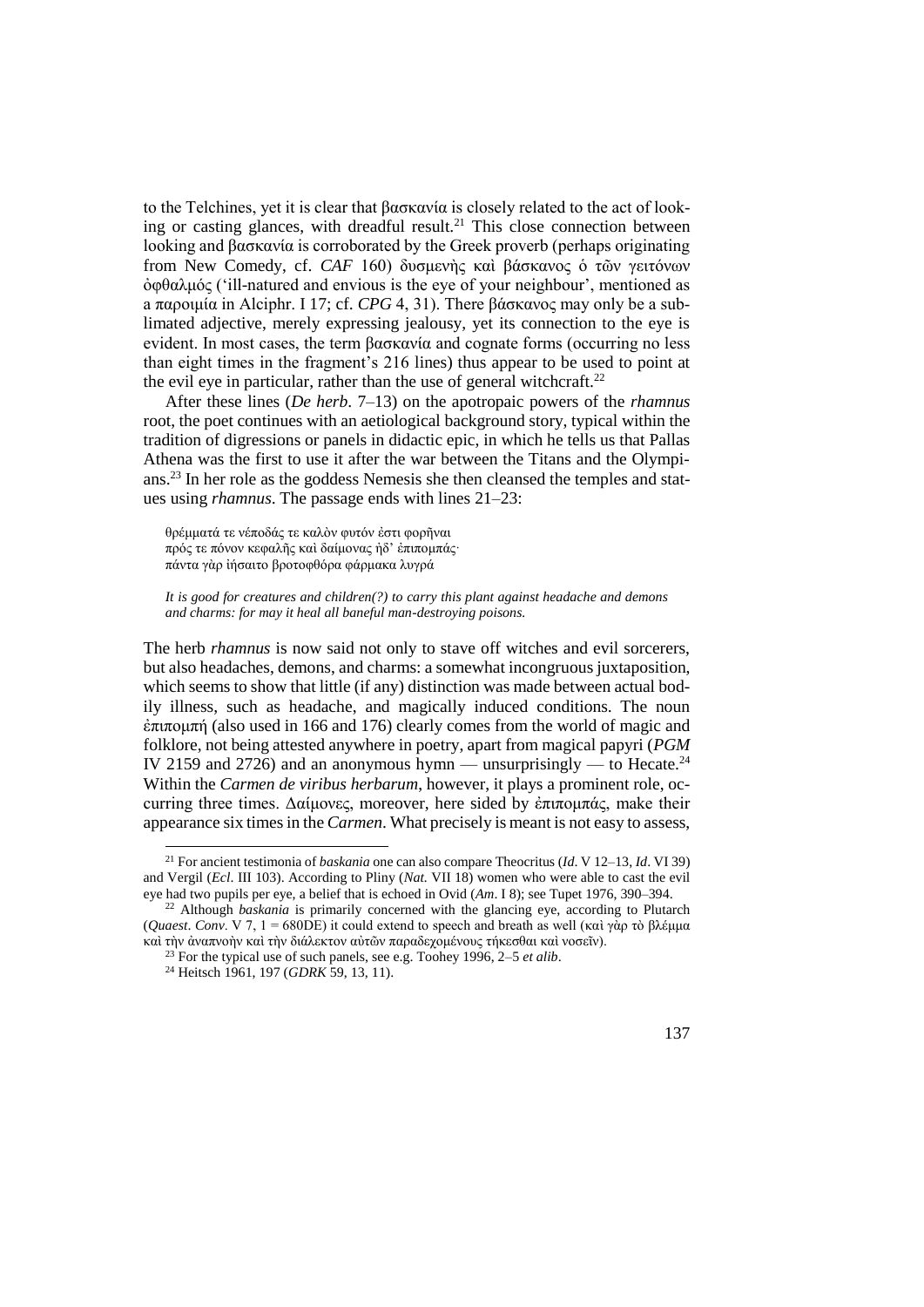demons having a long history in Greek literature, from the divine guardians on the earth in the *Works and Days* (Hes., *Op*. 122–123), to the entities in the *Brothers Song* of the 'Newest Sappho' (*P. Sapph. Obbink* 14), to the *ingenium* appealed to by Socrates (δαιμόνιον, e.g. Pl., *Ap*. 40a). Although in earlier times they were generally positive entities, either simply gods, minor divinities, or beings in between gods and men (Pl., *Symp*. 202e), what is clear in the *Carmen*, however, is that they are considered negative forces, against which one must take precautions.<sup>25</sup> Such a negative assessment of their malevolent nature is clearly a later development, found in Jewish and Christian literature, but apparently also here, in a context of medical folklore. It is significant that earlier literature made a distinction between good and bad demons, whereas in the *Carmen* δαίμονες seem to be simply evil, as the poet did not see the need to add an adjective to make the distinction.<sup>26</sup> What exactly is meant by βροτοφθόρα φάρμακα λυγρά in 23 is hard to decide, the noun being used both for magical spells and for prepared potions, either with a negative connotation (poisons), which may be intended here, or with a positive one (medicinal remedies, plain drugs). The collocation of headaches, demons, charms and poisons here thus gives the impression of herbal remedies that are thought to be useful against all kinds of negative forces, be they magical or natural, without any real distinction. A further passage that adds another element to the range of witches, sorcerers, and charms is devoted to the plant knowns as *artemisia* (*De herb*. 30–32):

λύει γὰρ κόπον ἀνδρὸς ὁδοιπόρου ὅς <κ'> ἐνὶ χερσίν 30 τὴν μονόκλωνον ἔχῃ, περὶ δ' αὖ ποσὶν ἕρπετα πάντα φεύγει, ἤν τις ἔχῃ ἐν ὁδῷ, καὶ φάσματα δεινά

*For it takes away the fatigue of a traveller who holds the single-stemmed (artemisia) in his hands, and all the serpents around his feet flee, if he holds it on the road, and terrible phantoms.*

On the one hand the plant known as *artemisia* is effective against proper threats, such as snakes. Ιts powers are sufficient to make a tired man recuperate, and to ward off serpents, a procedure reminiscent of Nicander's *Theriaca*, a work the poet of the *Carmen* certainly appears to have known.<sup>27</sup> Next to snakes, however,

<sup>25</sup> See e.g. West 1978, 82.

<sup>&</sup>lt;sup>26</sup> Alternatively, although there is no evident reference to that here, the plants treated may be effective against demons that were sent by those that do not wish their targets well, in which case the demons would be forces summoned rather than autonomous entities to beware of.

<sup>27</sup> For the relation between the *Carmen* and Nicander's poetry see Kaibel 1890, 103–105. On a textual level cf. e.g. the combination ἰσορρεπὲς ἄχθος ('equal weight') in 90, which is only found in *Ther*. 646, in the same *sedes*, or ἀκανθῆεν πετάλειον ('a thorny leaf') in 80, emended from ακανθηαν πεταληαν, following *Ther*. 638. *De herb*. 117 is a perfect copy of *Ther*. 502.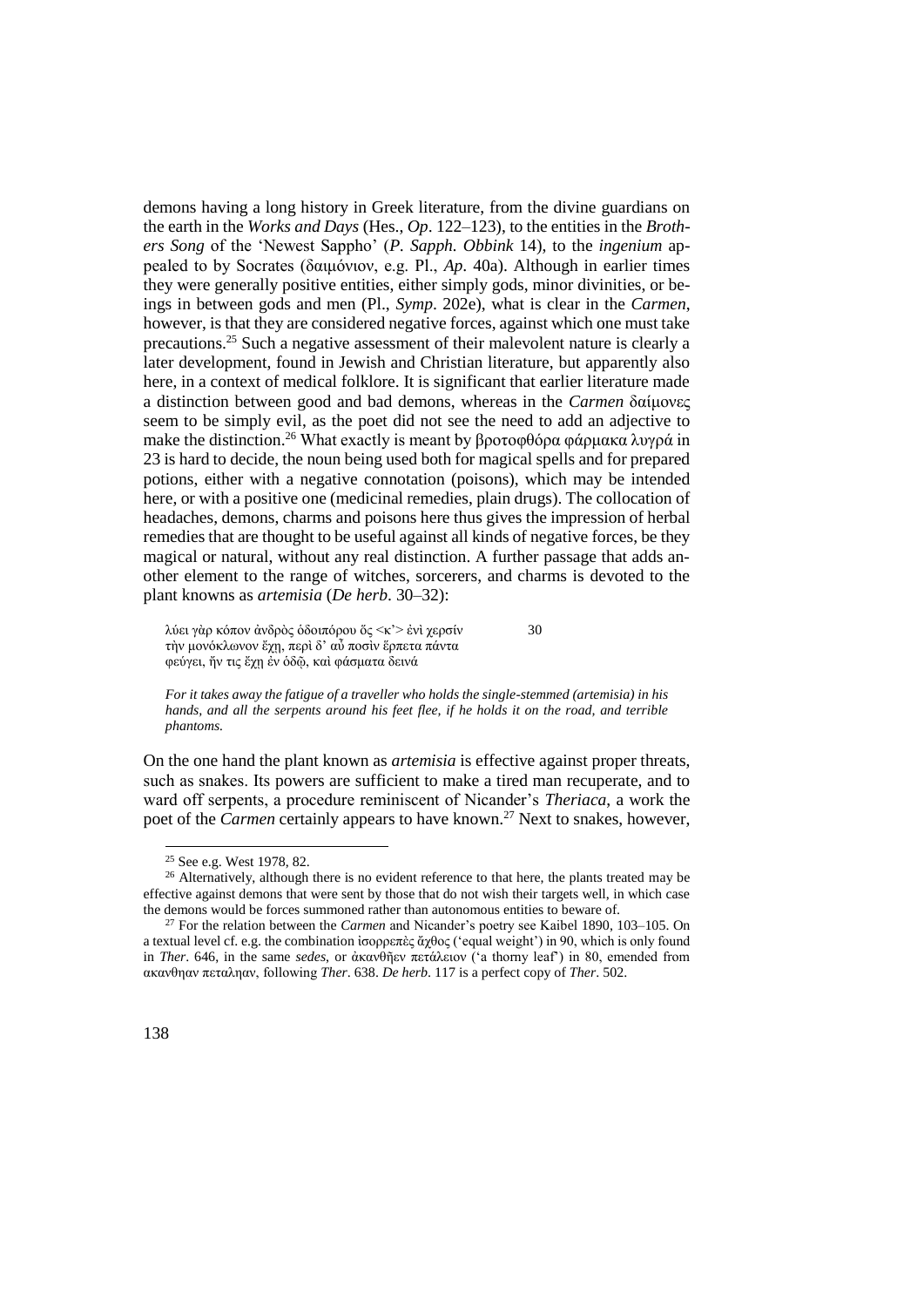the poet tells us that this plant is also effective against φάσματα δεινά in line 32, 'terrible apparitions' or 'dreadful phantoms'. It is fascinating that the poet of the *Carmen* can so easily align visible dangers, such as snakes, with phantoms or ghosts, which says much about the presumed reality of phantoms and their visibility. It is, however, also another example of the general idea that many plants are useful against many ailments, perils, or broader categories of danger, rather than one single plant countering one single problem.

The same approach speaks from *De herb*. 162–166, a passage devoted to the plant peony already mentioned, also known as *pentorobos* (148), *glykyside* (152), *aglaophotis* (155), *cynospastus* (162), and *ephialteion* (163):

οὕνεκα δὴ καλέουσι Κυνόσπαστον κατ' Ὄλυμπον ἀθάνατοι μάκαρες Ἐφιάλτειόν τε βοῶσιν. κρημναμένη δύναται γὰρ ἀποστρέψαι κακότητας φαρμακίδων φοβερῶν καὶ βάσκανα φῦλ' ἀνθρώπων 165 πρός τε φόβους δυνατὴ καὶ δαίμονας ἠδ' ἐπιπομπάς

*Which is why the blessed immortals on Olympus call it cynospastus and ephialteion. For when you hang it down it can ward off the evil of evil witches and the sorcerous tribes of men, and it is effective against fears and demons and charms.*

This is in fact a small excerpt from a longer passage on the qualities of the herb *peony.* Here again we find a mixture of different sorts of evil against which this plant is said to have apotropaic powers. Witches (*pharmakides*), and sorcerers (*baskana phyla*), are mentioned separately, as well as demons (*daimones*) and charms (*epipompai*). Moreover, the pupil learns that one of the names this plant goes by is *ephialteion*. Even though the Greek does not explicitly tell us what to make of this, the plant's name must point at the noun ἐφίαλτης, the Greek word for 'nightmare', most likely coined on the name of the wicked Giant that attacked Mount Olympus together with his brother Otus. And indeed, although the *Carmen* does not point at nightmares in particular, it does tell us the plant is useful against fears in 166 (πρός τε φόβους δυνατή).

So far we have seen a range of supernatural entities against which practical medicine or pharmacology can be effective: sorcerers (working the evil eye), witches and demons, in addition to supernatural occurrences such as spells or charms, fears and nightmares. Their instances may be surprising within the traditional structure of Homeric or didactic epic poetry, yet their position is often related to their metrical *sedes* and the place they take within formulaic diction, which may explain the repetitive character of these references to magic. Towards the end of the fragment, however, we encounter a clear departure from this structure. The reference to magic here is not part of a system of formulaic building blocks, but comes as a personal cry of the poet (*De herb*. 209–211):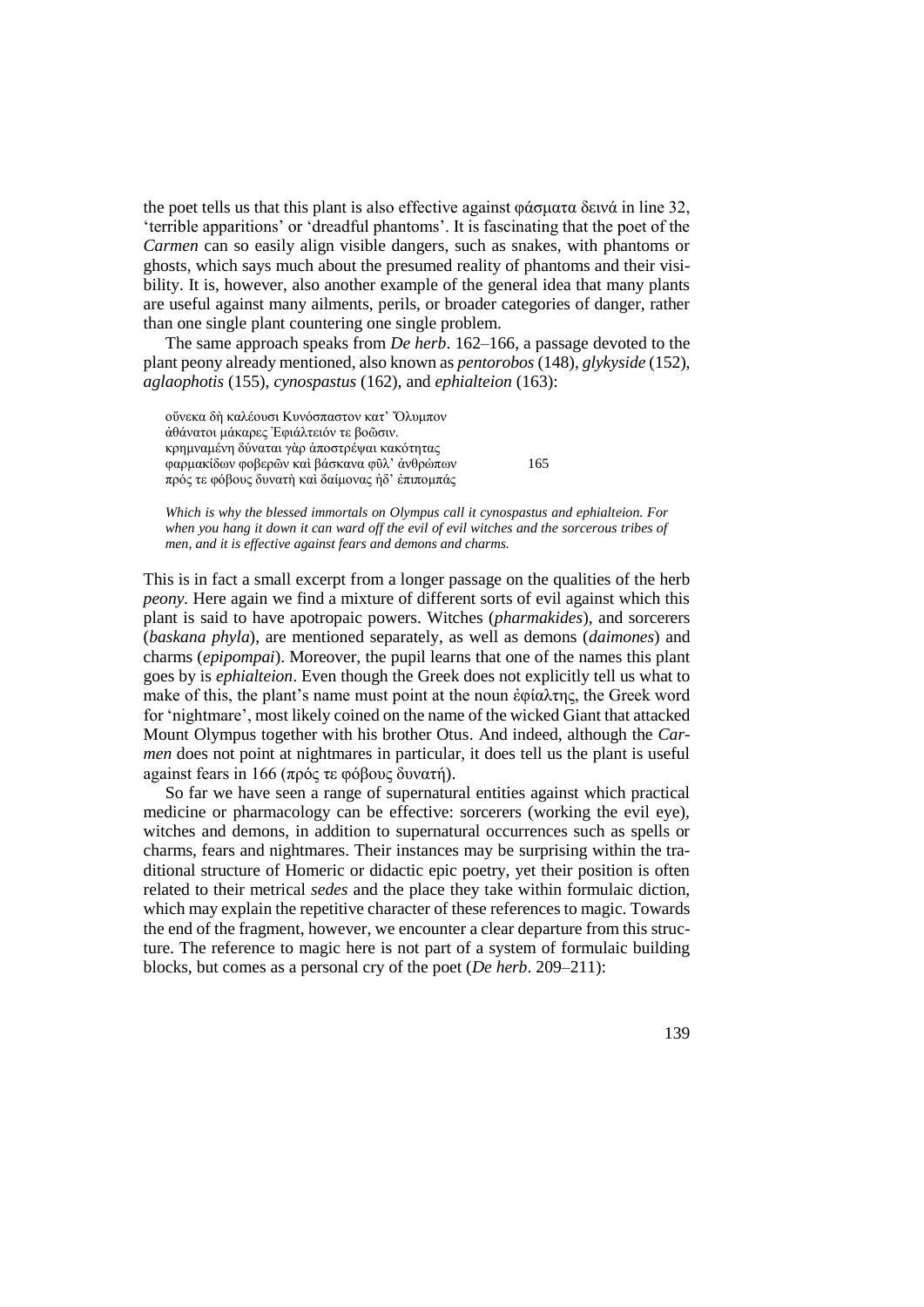ταύτ[η<ν>](http://stephanus.tlg.uci.edu/help/BetaManual/online/SB2.html) παμμήτωρ φύσις εὕρ[ε<το>](http://stephanus.tlg.uci.edu/help/BetaManual/online/SB2.html) μηκέτι ταούς πτηνοὺς ἄνθρωποι θαυμάζετε· καὶ γὰρ ἐκεῖνοι 210 βασκοσύνης ἕνεκεν δόλιχα πτερὰ μηκύνονται.

*Nature, mother of all, found it. No longer admire the winged peacocks, people: for they too have long feathers due to sorcery!*

It is quite exceptional to find an address in the second person plural here, an address not directed to the pupil, earlier addressed as κοῦρε ('boy'), but literally to 'you, people' in general. Although it is obvious that peacocks do have long feathers to show off, the poet's outcry is a surprising warning, clearly suggesting pre-existing folklore — if such a qualification is applicable — about peacocks and their connection to magic. The evidence is, however, scanty, for although there are sources pointing at such a connection, their focus is quite different. As Aelianus remarks (*HA* XI 81):

ὁ ταὼς ὑπὲρ τοῦ μὴ βασκανθῆναι λίνου ῥίζαν οἱονεὶ περίαπτόν τι φυσικὸν ἀναζητήσας, ὑπὸ τῇ ἑτέρᾳ πτέρυγι βύσας περιφέρει.

*The peacock, in order to escape the influence of the evil eye, seeks out a root of flax as a kind of natural amulet and carries it about packed under one wing.*

The procedure is familiar enough ('carry a certain plant on your body to avert the evil eye'), described repeatedly in the *Carmen* itself, but this hardly gives us a clue about the significance of the remark about the peacock in *De herb*. 209–211. In Aelian's paradoxographical remark we read that peacocks fear for the evil eye, and even take safeguards against it, whereas the poet of the *Carmen* suggests that the peacocks are pleased with the result of their magically lengthened feathers. This is the more tantalizing when one thinks of the very presence of 'eyes' on the peacock's wings, which could be both a source of envy and a source of βασκανία, a connection that is, however, difficult to make based on the Greek.

## **5. Conclusion**

The *Carmen de viribus herbarum* is an extraordinary text, which, to my knowledge, has no direct family in the world of didactic or literary epic. Among the literary texts we know, magic is either absent, or treated as folklore, which seems to be the status of magic in e.g. the poetry of Theocritus and Herodas, mimes in which the reader can look from outside to the practice of magic as performed by the protagonists inside the poem, rather than being drawn in, as is the case in the *Carmen de viribus*. One solution to the problem of fitting this poem into the literary tradition would be to condemn the *Carmen* to the world of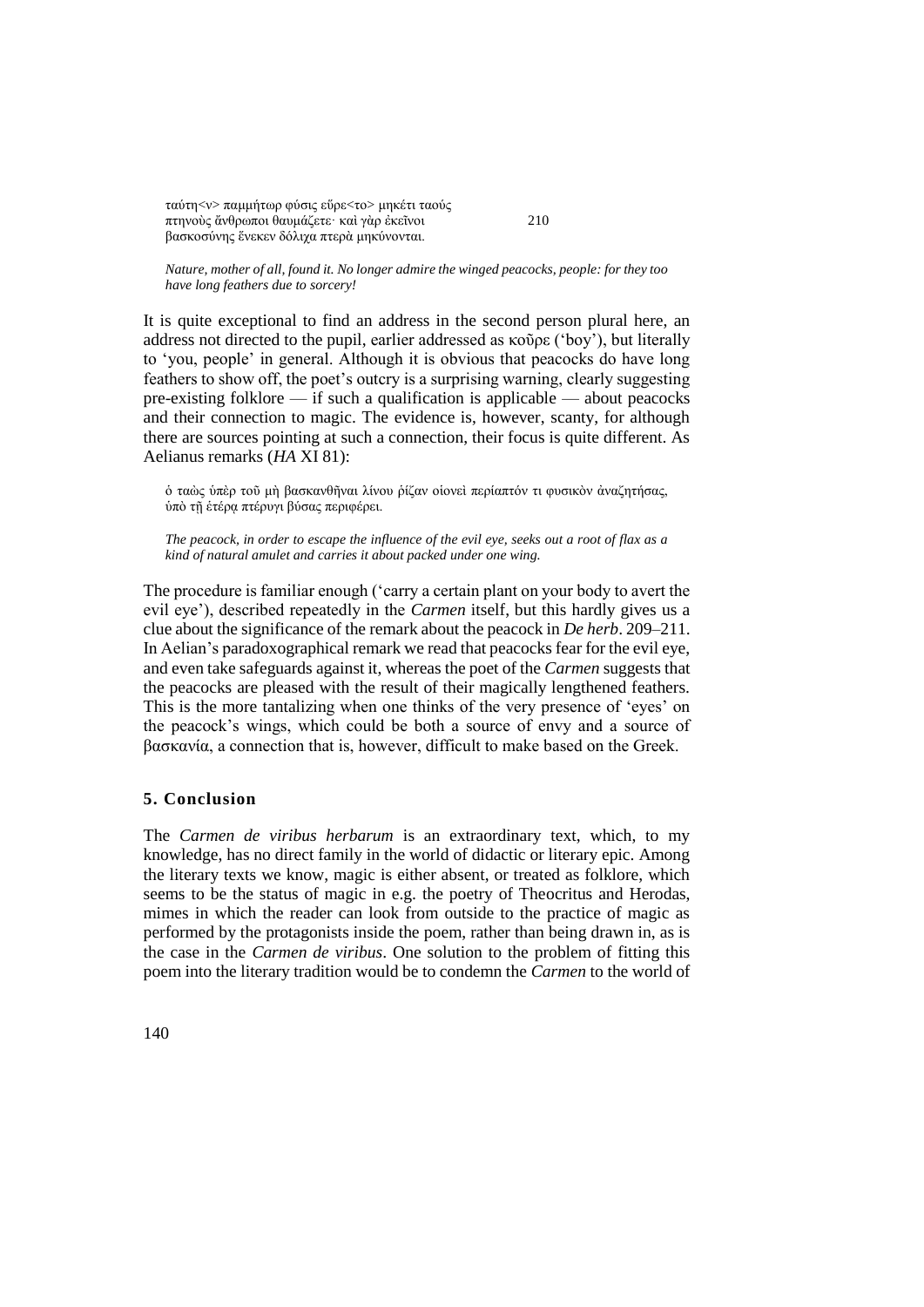subliterary practice, a world in which superstition and magic were more common, remote from the upper class of Hellenistic or Imperial epic. Yet the *Carmen*  shows ample awareness of the epic tradition, quoting Nicander and Andromachus, reworking the formulaic language of Homer, and building on the tradition of Hesiod's treatment of mythical times. It can therefore not be relegated to the level of inferior poetry so easily.

What the *Carmen de viribus* has to offer, then, is at least a very different context for magic and medicine, close to the art of epic literature, yet containing references to a wide range of objects that are to be countered by the magical powers of curative plants: for those looking for charms, witches, ghosts, demons, nightmares and their cures, in addition to love-charms and plants giving beautiful and prophetic dreams the *Carmen* is a testimonium to take into account.

#### **Bibliography**

Cassia 2012 = Cassia, M.: *Andromaco di Creta. Medicina e potere nella Roma neroniana*. Roma. Collins 2008 = Collins, D.: *Magic in the Ancient Greek World*. Malden, MA.

Ducourthial 2003 = Ducourthial, G.: *Flore magique et astrologique de l'antiquité*. Paris.

- Effe 1977 = Effe, B.: *Dichtung und Lehre. Untersuchungen zur Typologie des antiken Lehrgedichts*. München.
- Fantuzzi 2011 = Fantuzzi, M.: "Homeric" formularity in the Argonautica of Apollonius of Rhodes. In: Papanghelis, Th.D./Rengakos, A. (edd.): *Brill's Companion to Apollonius Rhodius.* Second, Revised Edition. Leiden/Boston, 221–241.

Frankfurter 2019 = Frankfurter, D. (ed.): *Guide to the Study of Ancient Magic*. Leiden/Boston.

Giangrande 1970 = Giangrande, G.: Hellenistic Poetry and Homer. *AC* 39, 46–77.

Hardy/Totelin 2016 = Hardy, G./Totelin, L.: *Ancient Botany*. Oxford/New York.

- Heitsch 1961 = Heitsch, E.: *Die griechischen Dichterfragmente der römischen Kaiserzeit* (Band 1). Göttingen.
- 1963 = Heitsch, E.: *Überlieferungsgeschichtliche Untersuchungen zu Andromachos, Markellos von Side und zum Carmen de viribus herbarum*. Göttingen.
- 1964 = Heitsch, E.: *Die griechischen Dichterfragmente der römischen Kaiserzeit* (Band 2). Göttingen.
- Hermann 1805 = Hermann, G.: *Orphica*. Leipzig.

Jacques 2002 = Jacques, J.M.: *Nicandre. Oeuvres. Les Thériaques* (tome II). Paris.

Kaibel 1890 = Kaibel, G.: Sententiarum. Liber quintus. *Hermes* 25, 103–109.

- Keyser/Irby-Massie 2008 = Keyser, P.T./Irby-Massie G.L. (edd.): *The Encyclopedia of Ancient Natural Scientists. The Greek Tradition and its Many Heirs*. London/New York.
- Lehrs 1867 = Lehrs, F.S.: Anonymi Carmen de herbis. In: Ameis, C./Lehrs, F.S./Dübner, F. (edd.): *Poetae bucolici et didactici*. Paris, 173–178.

Luccioni 2006= Luccioni, P.: Ce qui dit le poète a propos des fleurs. In: Cusset, Chr. (ed.): *Musa Docta. Recherches sur la poésie scientifique dans l'Antiquité*. Paris, 259–274.

Maltomini 1995 = Maltomini, F.: P.Lond. 121 (= PGM VII), 1–221: Homeromanteion. *ZPE* 106, 107–122.